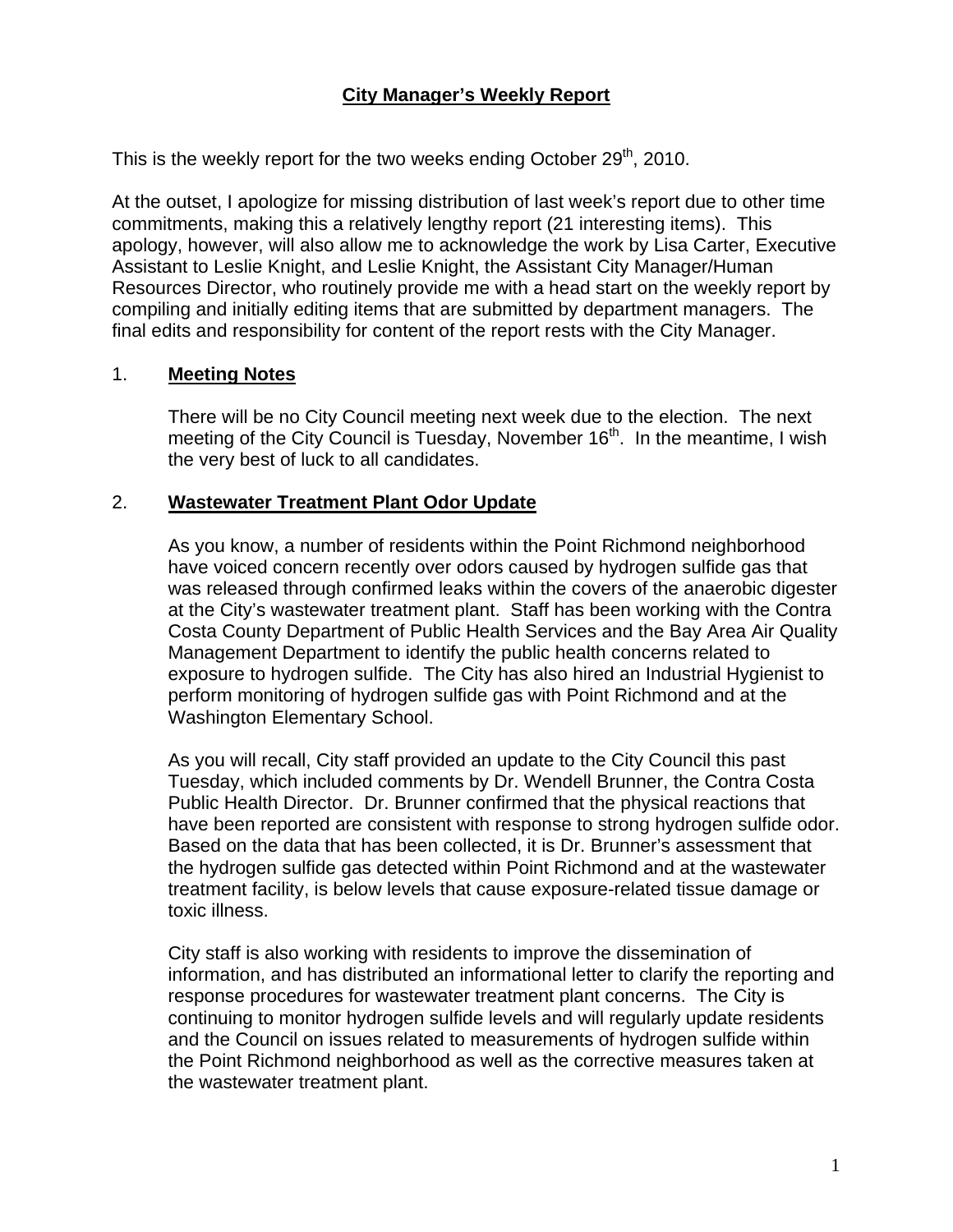As discussed at the Council meeting, the City will also be installing continually monitoring hydrogen sulfide data loggers at areas within Point Richmond, which will include a mechanism to notify the City and public in the event levels exceed established air quality standard levels.

Status updates as to the efforts to repair/replace the anaerobic digester covers and mitigate any other potential odor causing processes at the treatment facility or within the sewer collection system will be provided for residents and Councilmembers as they become available. The City will notify the public through future correspondence, upcoming City and Neighborhood Council meetings, as well as a dedicated page on the City's website.

If you have any questions, please do not hesitate to contact Mr. Chad Davisson, the City's Wastewater Manager, at (510) 620-5486 or e-mail at [chad\\_davisson@ci.richmond.ca.us.](mailto:chad_davisson@ci.richmond.ca.us)

#### 3. **Sustainable Contra Costa Award**

Efforts to transform Richmond into a model of sustainability continue to receive local and statewide recognition and support. Sustainable Contra Costa, a growing coalition of individuals, families, businesses and organizations that are committed to creating and maintaining sustainable communities, announced the winners of its 2010 Sustainable Contra Costa Awards this past September 29<sup>th</sup>. First place in the Government award category went to the City of Richmond Environmental Initiatives Team for its holistic approach to sustainability, which includes programs in waste reduction, energy conservation and climate impact, transportation, environmental purchasing, and sustainable food. Urban Tilth was the winner in the Community/Nonprofit award category, with Solar Richmond being one of the finalists.

The Environmental Initiatives Team in the City Manager's office was formerly managed by now retired Administrative Chief Janet Schneider and supervised by Environmental Manager Jennie Oorbeck, who left the City earlier this year. Both deserve high praise for their efforts in launching this unit. The team during the past year has included the outstanding work of both Adam Lenz and Jennifer Ly. It now also includes Jeanette Aames, an Americorps program participant, and is managed by Shasa Curl.

The photo below is of the Assistant to the Mayor Nicole Valentino (left) and Sustainability Associate Jennifer Ly accepting the Sustainable Contra Costa award.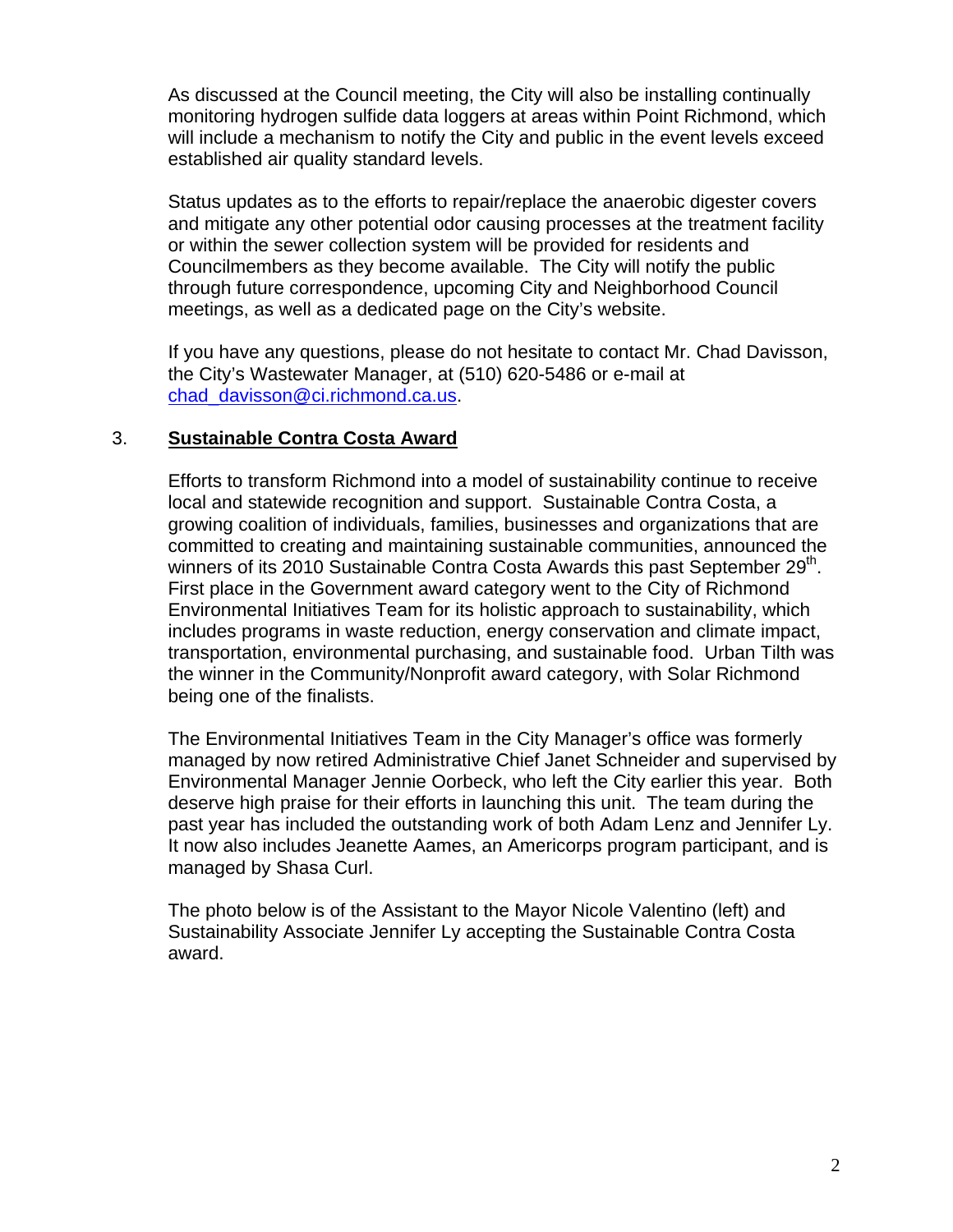

# 4. **Civic Center Receives Preservation Design Award**

Councilmember Tom Butt and Community & Economic Development Director Steve Duran represented the City of Richmond a week ago Saturday in receiving a Preservation Design Award from the California Preservation Foundation for the Richmond Memorial Civic Center Rehabilitation project. This prestigious award is highly regarded in architectural and historic preservation circles. Representatives from the project team, including Project Manager Shasa Curl, Civic Center Partners LLC, Charles Pankow Builders, Overaa Construction, Nadel Architects, Preservation Architects, WRT Landscape Architects and Sustainable Design Resources were also recognized at the event.

# 5. **Richmond Library Wins Award for Transformation**

As you will recall, the City conducts a survey of its residents every two years using The National Citizen Survey<sup>™</sup> to measure how well we are doing in our service delivery, and whether we are getting better. The next survey is scheduled for early 2011, and, as during the past two instances, will be conducted by the National Research Center (NRC), which has developed this program in conjunction with the International City/County Management Association (ICMA).

The NRC recently introduced the annual The Voice of the People Awards which are announced each year by ICMA and NRC for the jurisdictions with the highest rated services (the Award for Excellence) and the services showing greatest



improvement (The Transformation Award) according to a representative sample of opinion from their own residents. The annual winners are identified among all the jurisdictions (over 350 cities nationwide) that conducted The National Citizen Survey<sup>TM</sup> in the prior calendar year. The awards are intended to recognize excellence and enhance the utility of citizen survey results.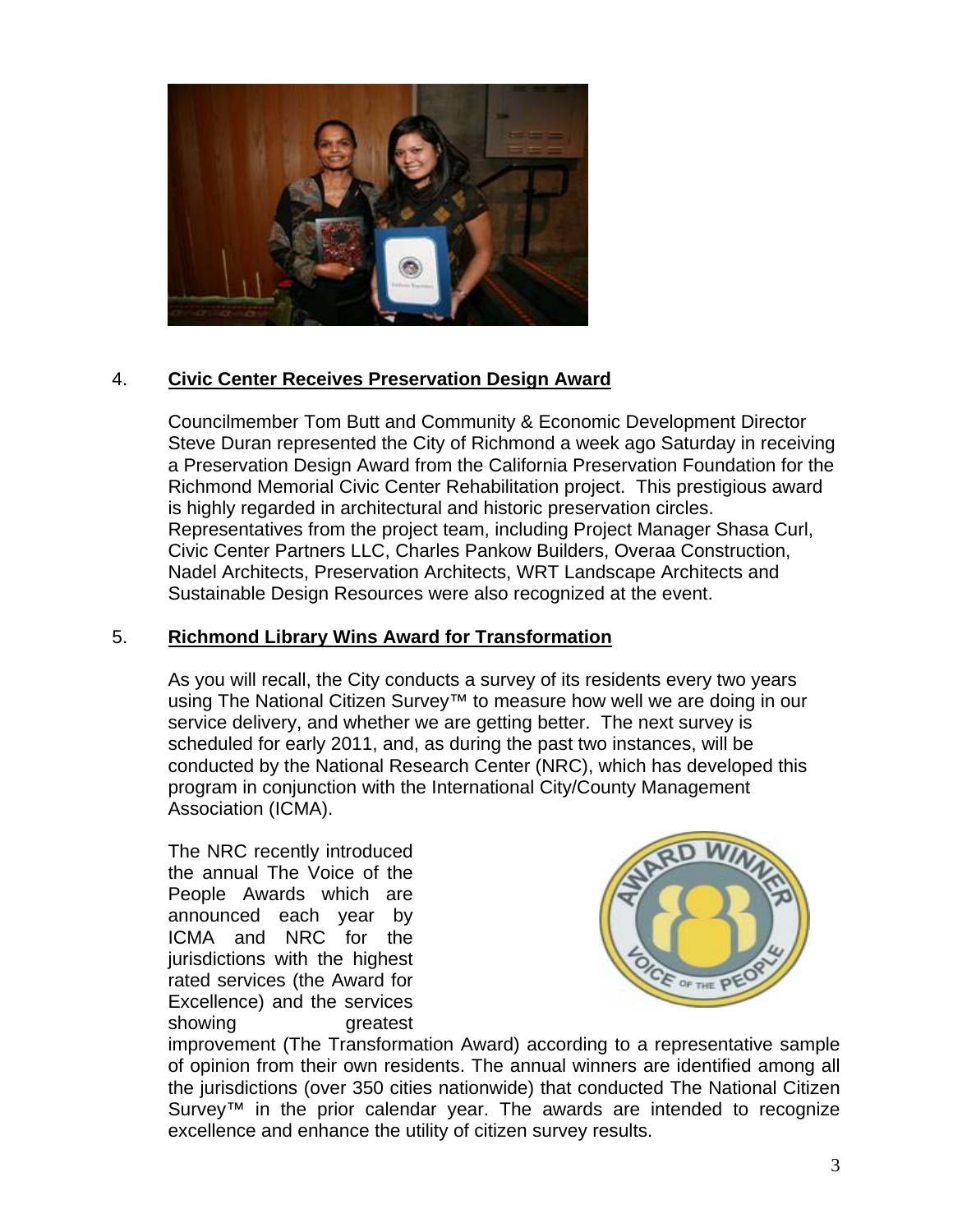This year, as announced at the ICMA Conference this past October, the City of Richmond was a recipient of the Transformation Award for its library service. To win the Transformation Award, a city must show improvement in their quality rating for a particular service that is significantly higher than the rating from their most recent prior survey and larger than improvement in that service shown in any other eligible jurisdiction. (Think of it as a national "most improved" award .) Congratulations to the library sta ff on receiving this award through their hard work and dedication to service.

### 6. **ichmond Writes! R**

with its first city-sponsored writing contest, *Richmond Writes!* The contest was created by the Richmond Arts & Culture Commission, which has sponsored *n*  relevant to *Blossoms & Thorns: the Legacy of Richmond's Japanese America* Art Commissioner; Susan Antolin, of the Haiku Society of America; and possibly categories, with first place winners receiving cash prizes, as well as certificates of recognition by the Mayor. They will also read their winning entries at a City Council meeting in November. This year, Richmond celebrates October as National Arts & Humanities Month annual Arts & Humanities celebrations for years, for students from local elementary, middle, and high school grade levels – and includes the Literacy for Every Adult Program (LEAP). Students were invited to write original writings in haiku, short essays of 300-500 words, or short poems on one of several themes *Nurseries,* the current exhibition at the Richmond Art Center. Entries will be judged by Chris Treadway, West County Times; Dwayne Parish, poet and former one more to be determined. Winners will be selected in each of the age

### 7. **ummer Youth Employment Program Report S**

September 30<sup>th</sup>. 652 youth participated this year, down from last year's 702. billion in federal funding for counties to implement an SYEP. Without the federal funding, program staff had to reduce hours and the number of youth in the summer's second cohort of placements. The 2010 Richmond Summer Youth Employment Program (SYEP) closed on One of the major stumbling blocks this year was the defeat in committee of \$1

from households earning \$10,000 or less, 88% from households earning \$30,000 or less. Of the 652 youth that were provided with the opportunity to have 100 hours of work experience this year; 56% were females and 44% were males; 53% came

Center, Familias Unidas, Neighborhood House, Opportunity West, Southeast Student Conservation Association, Middle College High School and the YMCA of the East Bay. Collaborative partners in this year's program were: Richmond PAL, RYSE Asian Young Leaders (SEAYL, a program of Community Health for Asian Americans), East Bay Center for the Performing Arts, WCCUSD Academies Program, WCCUSD Workability Program, Richmond SOL, Rising Sun Energy,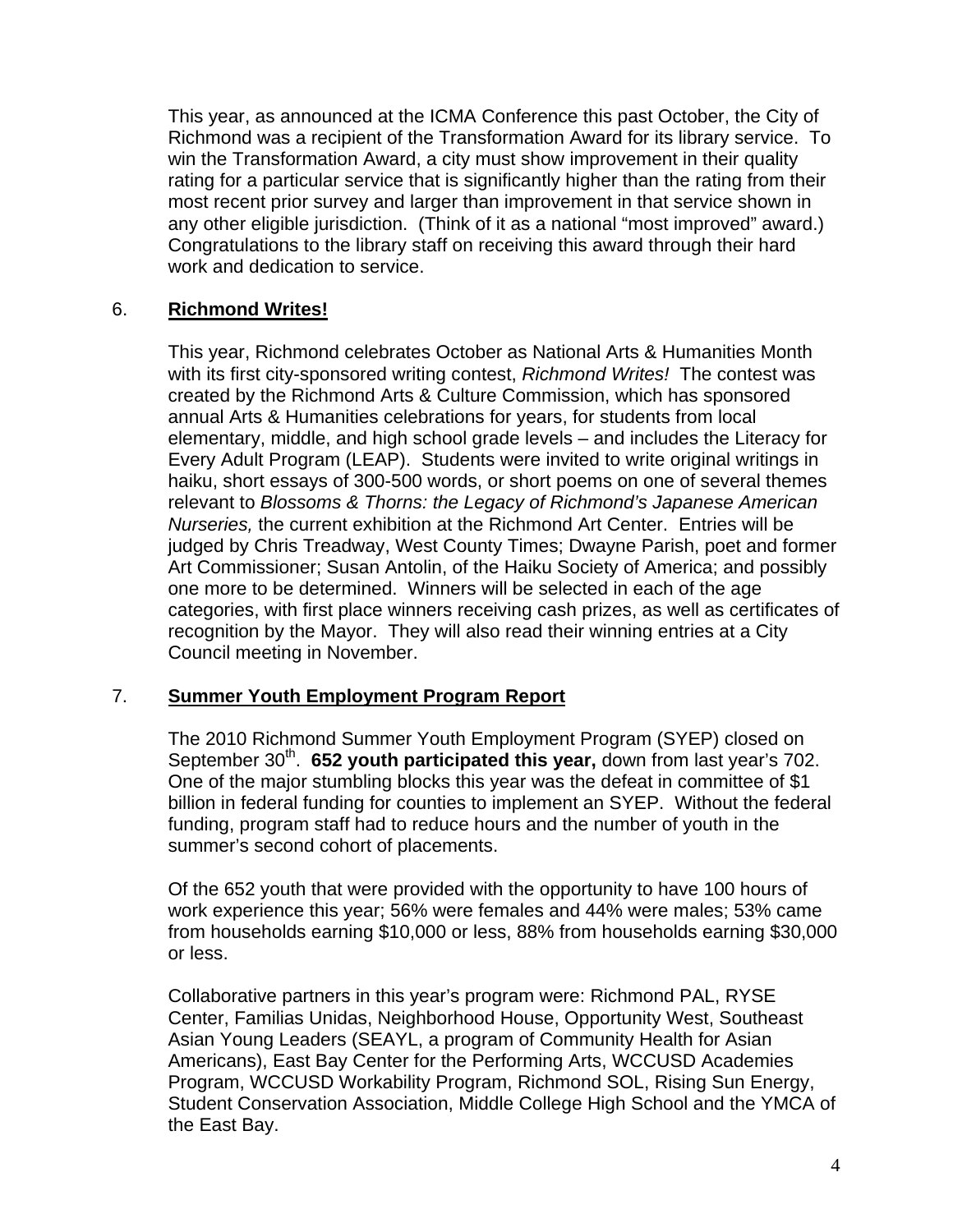Funders responsible for the \$700,000 that was pledged include: the City of Richmond, Chevron, Kaiser Permanente Foundation, Kaiser Permanente O ptical Lab, Contra Costa Employment & Human Services Division, Contra Costa County Employment Opportunity Commission, CalWORKS, Mechanics Bank, Levin-Richmond Terminal, Rich mond Pacific Railroad, Sims Metal, Veolia Water NA and Genser Watkins, LLD.

On behalf of the SYEP participants, I thank very much our collaborative partners and funders who help make this program possible.

of "La Vie in Richmond", a series of videos produced by participants in this year's SYEP. For your viewing enjoyment, the following YouTube links are for three episodes

http://www.youtube.com/watch?v=MNwny4l4zj8 Episode One: "Where the Heart is at Work"

http://www.youtube.com/watch?v=A5P2RPsoNwk Episode Two: "Career Exploration"

Episode Three: "The Skills You Need to Succeed" http://www.youtube.com/watch?v=y-q24sqtohU

### 8. **Refund of Prior Arbitrage Payment**

proceeds are invested at a higher yield than the interest paid to the bondholders. determination by the federal government. Once received, these funds will be available for Wastewater Enterprise operations. The Finance Department has been informed by the U.S. Department of the Treasury that the City will receive a \$458,000 refund of a prior arbitrage payment relating to the 1999 Wastewater Bonds. Arbitrage is the profit made when bond Any arbitrage earned by a municipal entity must be paid to the Federal Government, but can be refunded if the yield on the related investments later decreases. In 2006, the City requested this refund, and has been awaiting a

### 9. **Draft Bicycle Master Plan**

Civic Center Plaza. The Draft Bicycle Master Plan provides an overall vision for that have or are in the process of being been updated. The Draft Bicycle Master The Draft Bicycle Master Plan was presented to the public on October 18<sup>th</sup> at 440 the future of bicycling in Richmond, with specific policies and programs to achieve this vision. The vision is shaped by the values of the Richmond community, and is supported by policies already included in the City's General Plan and the Contra Costa Countywide Bicycle and Pedestrian Plan, two plans Plan is available at the following link:

http://www.ci.richmond.ca.us/index.aspx?NID=2322.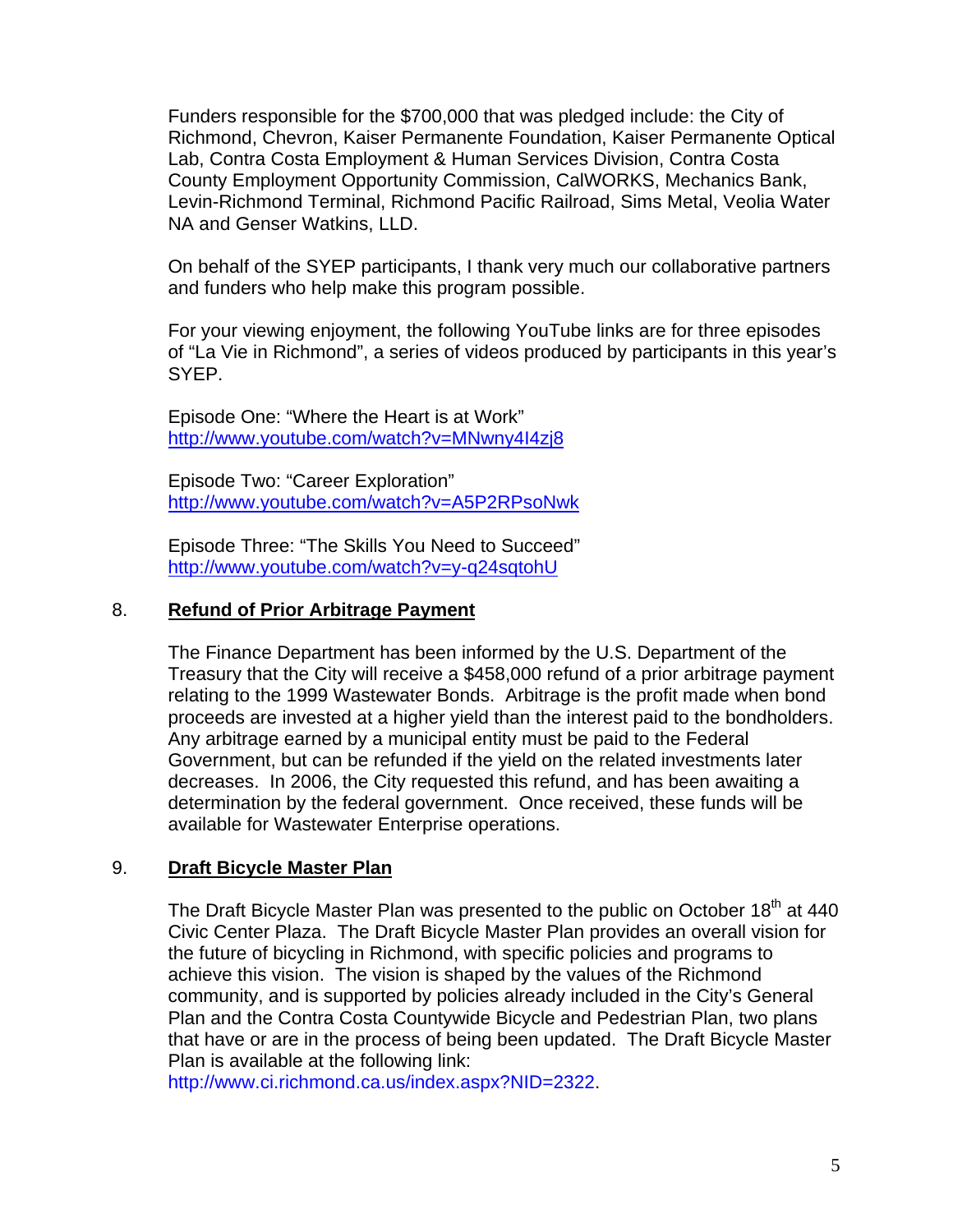# 10. **Richmond Housing Element Community Workshop**

will be part of the General Plan Housing Element. The workshop will be from 6:00 PM to 8:00 PM and will be held in the City Council Chambers. The draft goals, The Planning Division will be hosting a community workshop on Monday, November  $8<sup>th</sup>$  to receive public input on the draft goals, policies and actions that policies and actions are available for review at

[www.cityofrichmondgeneralplan.org](http://www.cityofrichmondgeneralplan.org/). Questions can be directed to Hector Rojas, Associate Planner at (510) 620-6662 and hector roias@ci.richmond.ca.us.

### 11. **Sinkhole Update**

project to construct temporary channel improvements at the Via Verde sinkhole is nearly complete. Last weekend's rain impacted the construction schedule, and October 31<sup>st</sup> deadline; however, we are bracing ourselves for the possibility of a contractor to minimize the impacts of the night-time work to the residents. We scheduled San Pablo Reservoir releases until after completion of the channel. During construction, the emergency bypass road will be open and fully perational at all times, as usual. o The city's contractor has been working diligently these past few weeks, and the this coming weekend's rain may cause further delays. The goal has been to complete the temporary channel improvements by the October 31<sup>st</sup> deadline that is mandated by the federal, state, and regional regulatory agencies that oversee San Pablo Creek. The contractor is now working around the clock to meet the delay of up to five working days. We have notified all the residents of the Sobrante Glen neighborhood of the night-time work, and have directed the have also notified all the regulatory agencies and East Bay Municipal Utility District (EBMUD) of the possibility of a delay, and EBMUD will postpone the

The sinkhole made national news two weeks ago when a second vehicle was discovered and removed.

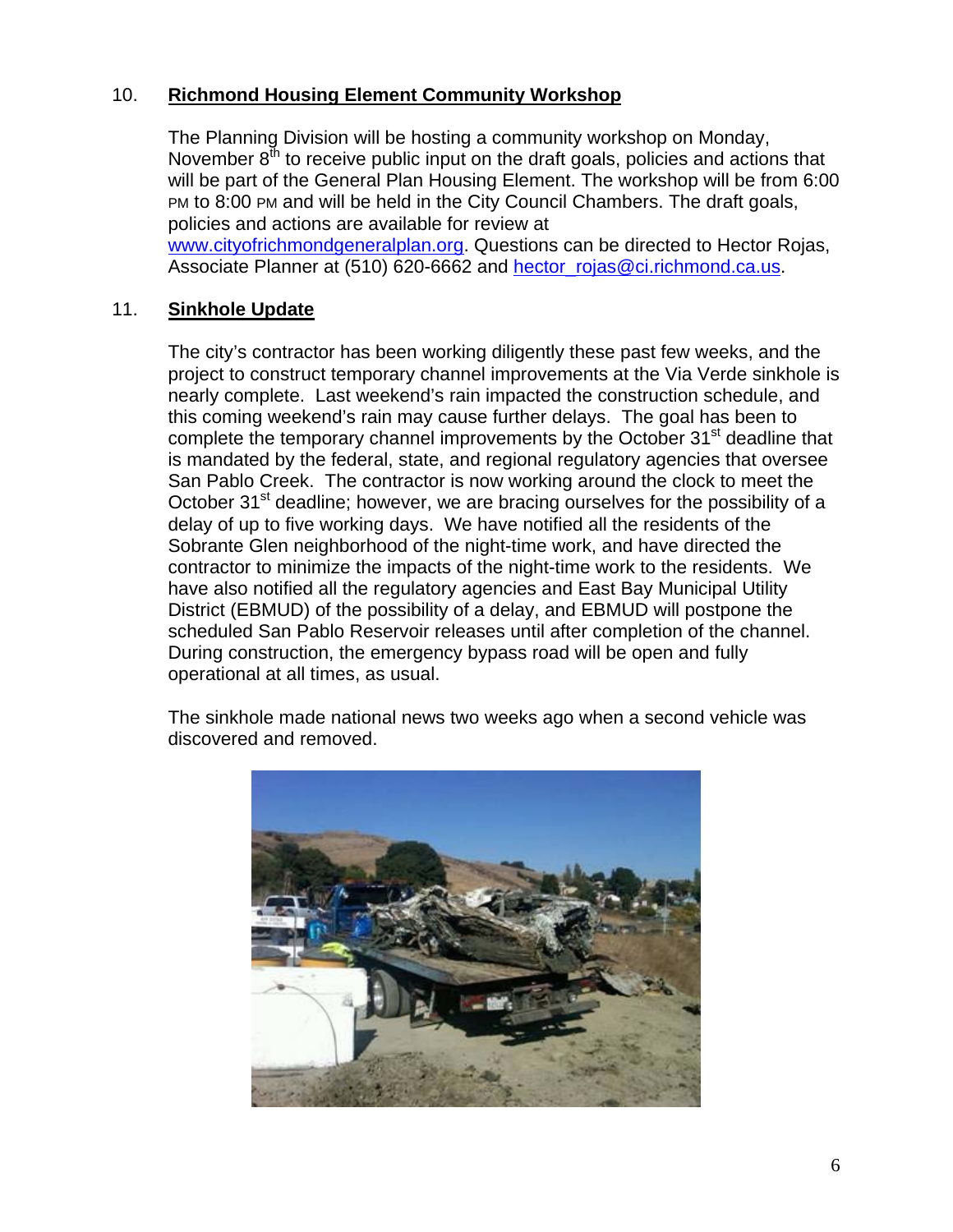### 12. **Bi-Annual REACT/CERT Drill**

On Saturday, October 23<sup>rd</sup>, the City of Richmond's Office of Emergency Services, the Richmond Fire Department, the El Cerrito Fire Department, the San Pablo Police Department and the Rodeo-Hercules Fire District held their bi-annual two teams. Each team was given a variety of rescue scenarios to work through neighborhoods to form emergency response teams. These teams will help disaster. Feedback from the drill participants was very positive, as they were eager to share their knowledge with family, friends and neighbors. REACT/CERT drill at the Richmond Fire Training Center. This drill is the culmination of twenty hours of life saving training which includes fire suppression, search and rescue techniques, utility control, cribbing and lifting of heavy objects, and first aid. The format was changed this year, as participants were split up into during the day. Over 125 people participated and will now go into their residents become more self sufficient and increase survivability during a

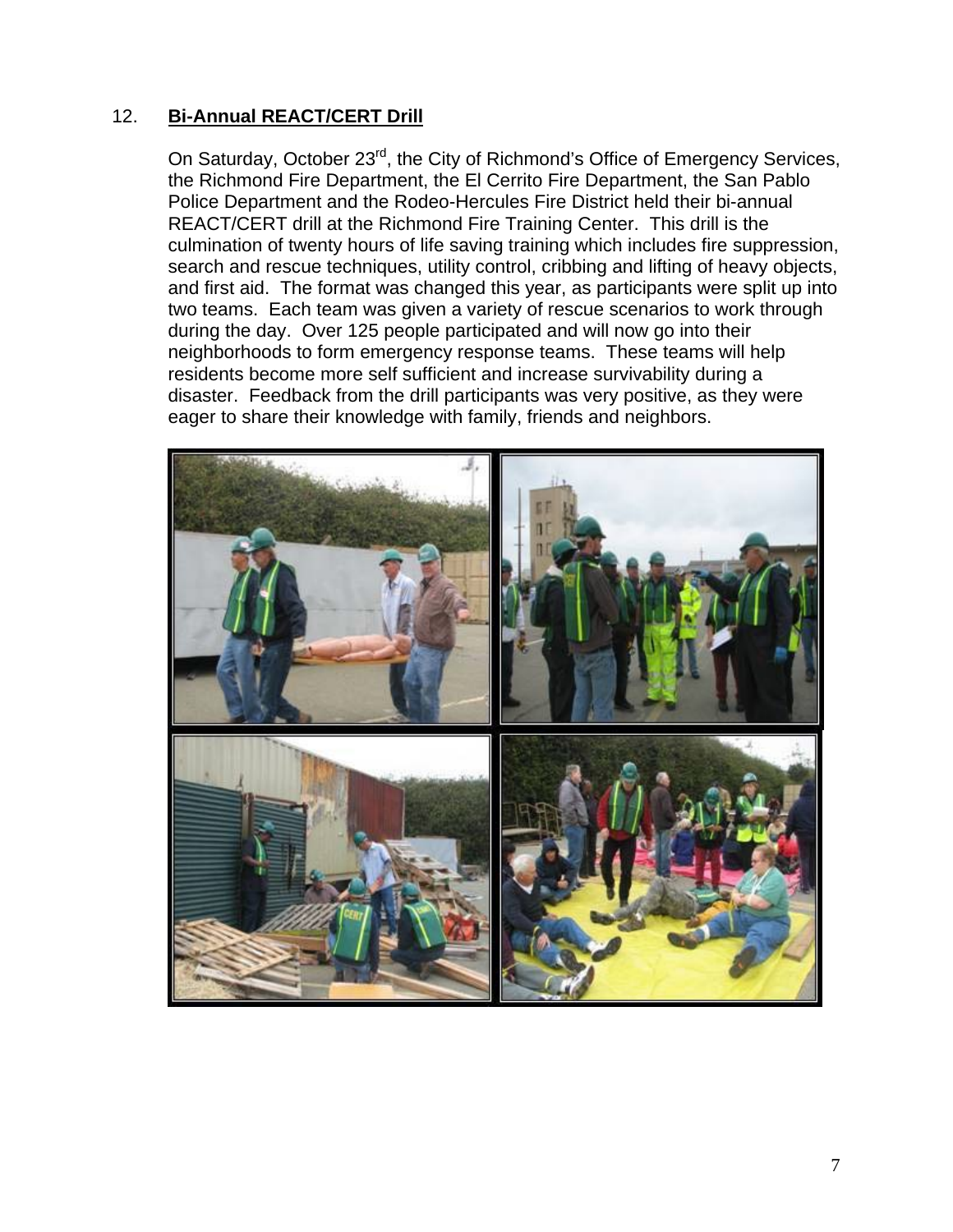### 13. **Richmond Inner Harbor Exercise**

This past Tuesday, October 26<sup>th</sup>, and Wednesday, October 27<sup>th</sup>, the City of U.S. Coast Guard, California Office of Spill Prevention and Response (OSPR), participants were complimentary of our city's EOC facilities and felt the exercise had a very successful outcome. Richmond hosted the Richmond Inner Harbor Regional Exercise in our Emergency Operations Center (EOC). The focus of the exercise was to effect interaction between industry and government in accordance with the National Contingency Plan, Area Contingency Plan and Facility Response Plans, while responding to a simulated oil spill. Over thirty agencies participated, including Kinder Morgan, IMTT, Conoco Phillips, California Oils, BP Richmond Terminal, City of Richmond Fire/OES and Public Works staff. This drill provided an opportunity for everyone to improve their preparedness, identify lessons learned and share best practices within a coordinated command framework. All of the

### 14. Advanced Environmental Crimes Training Program

Stephen Friday, Senior Source Control Inspector from the Engineering Services District Attorney, to attend a course at the California Specialized Training Center scholarships. This course was funded by the Environmental Protection Agency and complying with state and federal laws pertaining to hazardous materials and environmental enforcement. Department, was nominated by Lon Wixson, Contra Costa County Deputy in San Luis Obispo. Stephen was one out of 14 individuals who received full (EPA), Criminal Investigation Division, in cooperation with the California Specialized Training Institute, Western States Environmental Enforcement Project, California Hazardous Materials Investigators Association, and the California District Attorneys Association. This course provides Stephen and the city with a high level of expertise related to responding to environmental crimes

# 15. Traffic Engineering Updates

control installation and satisfied neighborhood needs. Installation was completed this week at both intersections. Traffic warrant studies for stop control were conducted at the request of neighbors at the intersections of 26<sup>th</sup> Street and Downer Avenue, and Valley View Road and Allison Lane/Lenora Road. The study results support the stop

### 16. Paving Update

Avenue and Cutting Boulevard and continues adjusting the utilities to grade on those two streets. Permanent striping was put back this week. Next on the schedule is reconstruction of 18<sup>th</sup> Street and Costa Avenue. The contractor has now completed the rubberized asphalt paving on Barrett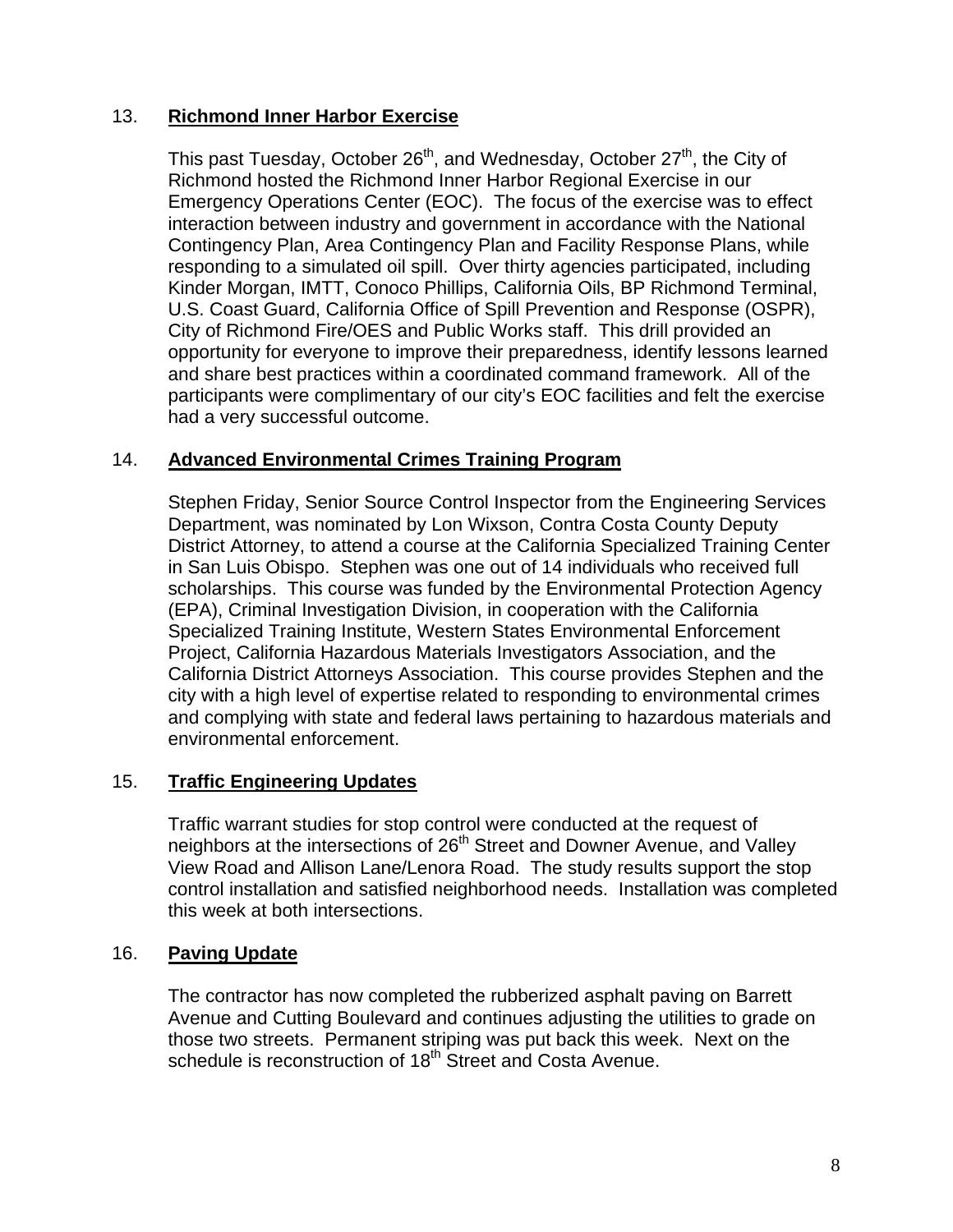# 17. **San Francisco Bay Trail Tour**

Trails for Richmond Action Committee (TRAC), National Park Service, East Bay to better understand bike path gaps, identify potential routes, and be stronger advocates for Richmond's valuable asset. Hosted by the Association of Bay Area Governments (ABAG), Edric Kwan, Interim City Engineer, along with various bicyclist advocacy groups, including Bicycle Coalition, and the Richmond Bicycle/Pedestrian Advisory Committee, bicycled the San Francisco Bay Trail from Richmond to Berkeley on October 8<sup>th</sup>



# 18. **Pre-Qualification of Contractors for Wastewater Treatment Plant Capital Projects**

closed on October 15<sup>th</sup>. Five Hundred Eighty-Three (583) vendors were notified of this solicitation and 89 vendors downloaded the solicitation. Veolia Water next three (3) years totaling approximately \$24M. Typical projects size, based on engineering estimates, varies per project from \$100K to \$4M. The Pre-Qualification of Contractors for Wastewater Treatment Plant Capital Projects was posted to the city's BidsOnline System on September  $14<sup>th</sup>$  and West Operating Services, Inc. will be establishing a list of pre-qualified contractors for bidding various upcoming capital projects over the course of the

### 19. **University of California's Pavement Research Center**

California's Pavement Research Center (PRC) which is located in Richmond. Led by Dr. Jim Signore, P.E., a Richmond Annex resident, their team was Reconstruction Project since many of them either live nearby or use the route This past week, Engineering Services hosted five members of the University of specifically interested in the Engineering Services' Carlson Boulevard daily for their commute to work. The PRC acts as Caltrans' Research & Development group. As the group is research-oriented, they were interested to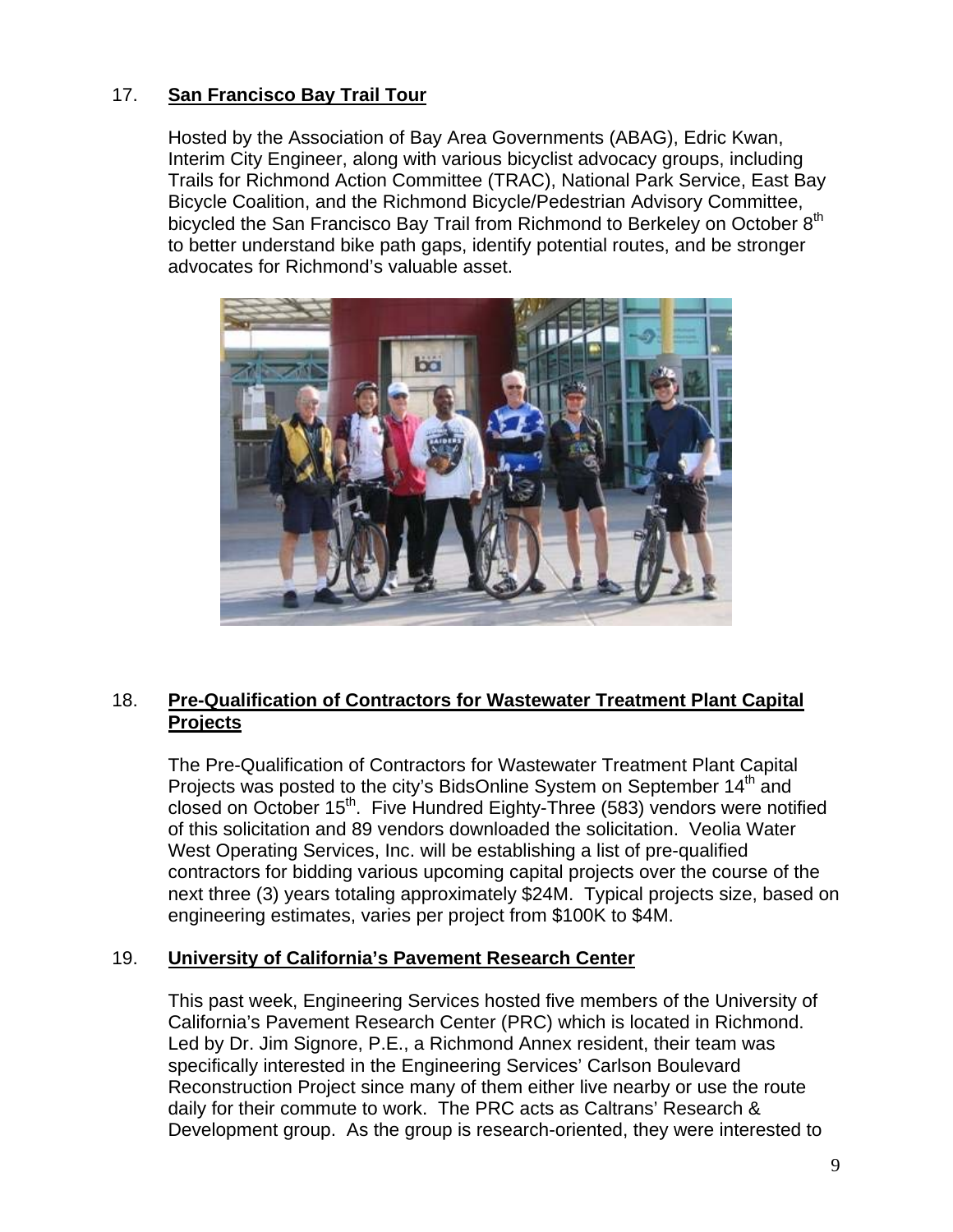hear about the various challenges the city's Carlson team has been dealing with over the years of design, utility coordination and now construction. Similarly, the city's team was equally interested in the results of some of the latest pavement research. Both groups agreed that the morning was a success and agree d to look for additional opportunities where a mutual project within the City of Richmond could serve to everyone's advantage.

### 20. **Public Works Department Update**

- Avenue two weeks ago. This week, crews resurfaced Esmond Avenue from 29<sup>th</sup> Street to San Pablo Avenue. Next week, Public Works crews will resurface Lincoln Ave. from 13<sup>th</sup> Street to 18<sup>th</sup> Street. • Paving crews resurfaced 26<sup>th</sup> Street from Downer Avenue to McBryde
- Building Services' painters started painting the interior of the auditorium. This work is expected to take approximately three to four weeks.
- and on Canal Boulevard from Cutting Boulevard to the Port Entrance. Next Hilltop Drive, Tiller Park, La Moine Park and on Canal Boulevard from Cutting emergent though out the city to control weeds in anticipation of the winter season. This week the Parks and Landscaping Division continued performing vegetation control management along Hilltop Drive and Hilltop Lake. Crews also worked on Cutting Boulevard from 8<sup>th</sup> Street to South Garrard Boulevard week the Parks and Landscaping Division (in addition to general parks maintenance) will continue performing vegetation control management along Boulevard to the Port Entrance. Parks crews will also remove dead pine trees in the Fairmede area. Parks crews are also working on spraying pre-

# 21. **Recreation Highlights**

- Hauntatorium: The newest and greatest haunted house attraction will be open from Friday, October 29<sup>th</sup>, through Saturday, October 30<sup>th</sup> from 6:00 PM to 10:00 PM for \$5 per person, and Sunday, October 31<sup>st</sup>, from 11:00 AM to 2:00 PM for \$3 per person at the Richmond Memorial Auditorium. With all new and unique designs and scares, all who enter this truly frightful attraction wil l experience a new dimension of fear. Prepare yourself as classic monsters and aliens creep from the basement and impose their malicious intent on those brave enough to wander into the "Hauntatorium". Due to the rather intense scare factor, we recommend only the bravest souls, ages 10 and up, enter the Hauntatorium. However, all age access is permitted when accompanied by an adult. For children under 10, bounce houses, classic carnival games , and other activities will be available. Light refreshments will also be sold.
- Halloween: On Friday, October  $29<sup>th</sup>$ , the Shields-Reid Community Center will host a Halloween Party & Dance from 6:00 PM to 7:30 PM for local youth ages 6-14. In addition to games, prizes, candy and music, there will be a photo